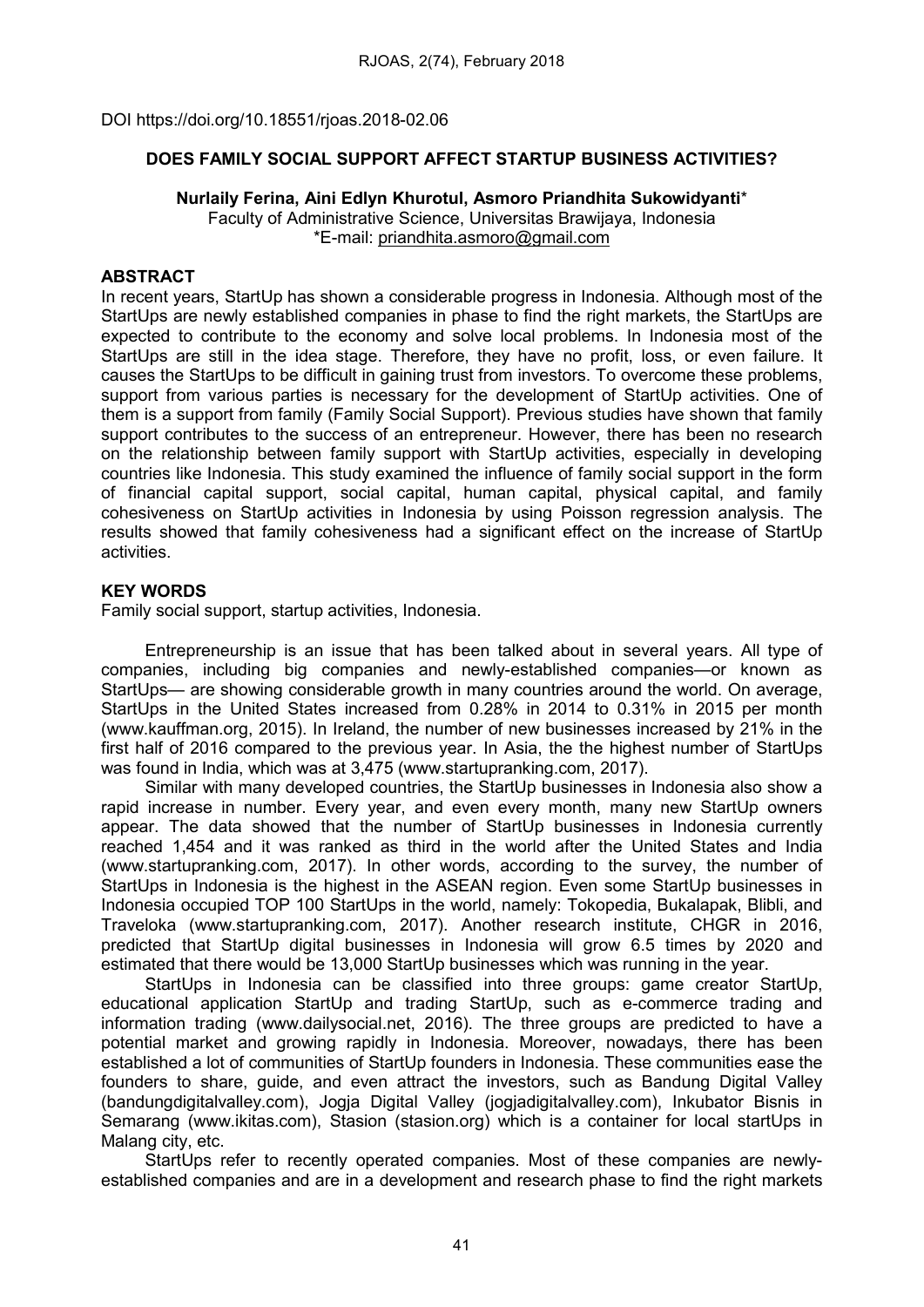(Calopa et al., 2014). StartUp businesses are usually, though not always, related to high technology because most of their products are in the form of digital applications. Seeing a large number of StartUps and their rapid growth in Indonesia, these businesses are expected to solve local problems and can also provide a positive contribution to the economic growth and community's welfare. Various studies showed that entrepreneurship could strengthen economic growth and reduced unemployment through increased competition. Hence, business productivity and new technological innovations would continue to grow (Koellinger and Thurik, 2012; Fritsch, 2008). Therefore, with more and more growing and successful StartUps, they are expected to reduce unemployment and poverty and can provide job openings for job seekers.

Given the considerable potential of StartUp's roles, many countries provide support to eliminate obstacles on StartUps, with the ultimate goal of increasing the overall number of StartUps in their economies. One of the obstacles to a successful StartUp is financing. In Indonesia, many StartUps are still in the idea stage, so it has no profit and has a high level of risk. This stage is known as the valley of death because many StartUps experience a loss or even a failure in this stage. It makes StartUps become difficult to obtain funding because funding agencies such as venture capital, banks or other non-bank financial institutions have not wanted to give capital investment or loan. To overcome these problems, the support of various parties is needed by the StartUps to at least be out of the valley of death stage. Government support at this stage can be provided through a funding scheme that can facilitate and encourage StartUp business actors to move to the next step. In addition to government support, a good and strong business model and family support are essential to the development of StartUp activities.

Previous research had shown that family support contributed to the success of an entrepreneur in the family business (Koropp et al., 2013; Rodriguez et al., 2009), building social networks (Newbert et al., 2013; Grossman et al., 2012), and the success of MSMEs (Parinduri, 2014; Spence et al, 2003). Although many studies had linked the role of family support to entrepreneurial success, there has been no research related to family support relationships with StartUp activities, especially in a developing country like Indonesia.

In this study, StartUp activities are defined as the individual behaviors or activities in the process of starting a new venture (Carter et al., 2004 and Gartner et al., 2004 in Edelman et al., 2016). Family social support in the form of social capital, financial capital, human capital, physical capital, and family cohesiveness are categorized into tangible and intangible family support. Family cohesiveness is categorized as intangible family support such as the willingness of families to listen or to empathize (Adams et al., 1996 in Edelman et al., 2016). On the other hand, the other supports like social capital, financial capital, human capital, and physical capital are categorized as tangible support aimed to solve a problem (Manolova et al, 2014). Based on this background, in this study, we examined the influence of family social support on StartUp activities in Malang, Indonesia.

### LITERATURE REVIEW

A StartUp was a temporary organization that was formed with the aim to find a repeatable and scalable business model (Blank, 2012). Meanwhile, Ries (2011) defined StartUp as an institution created to create new and innovative products or services in a state of high uncertainty. StartUp products and consumers are not known from the beginning. This is different from the characteristics of MSMEs (Micro-, Small- and Medium-scale Enterprises) which are to serve the existing market segmentation (known customer) with the existing products (known product). StartUps are oriented towards sustainable growth, while MSMEs are oriented to profit. Therefore, StartUps always strive to create new innovations, develop new consumer shares, cultivate new needs from the community, determine new business opportunities, and always pursue challenges. StartUps are riskier than MSMEs because of the possibility to experience greater failure. StartUps will become small businesses if their business models have been found, generated profit and have a fixed team.

The high uncertainty that StartUps face require solutions to reduce the risk. In other words, a scheme or a model is needed to solve the problems that StartUps face in order to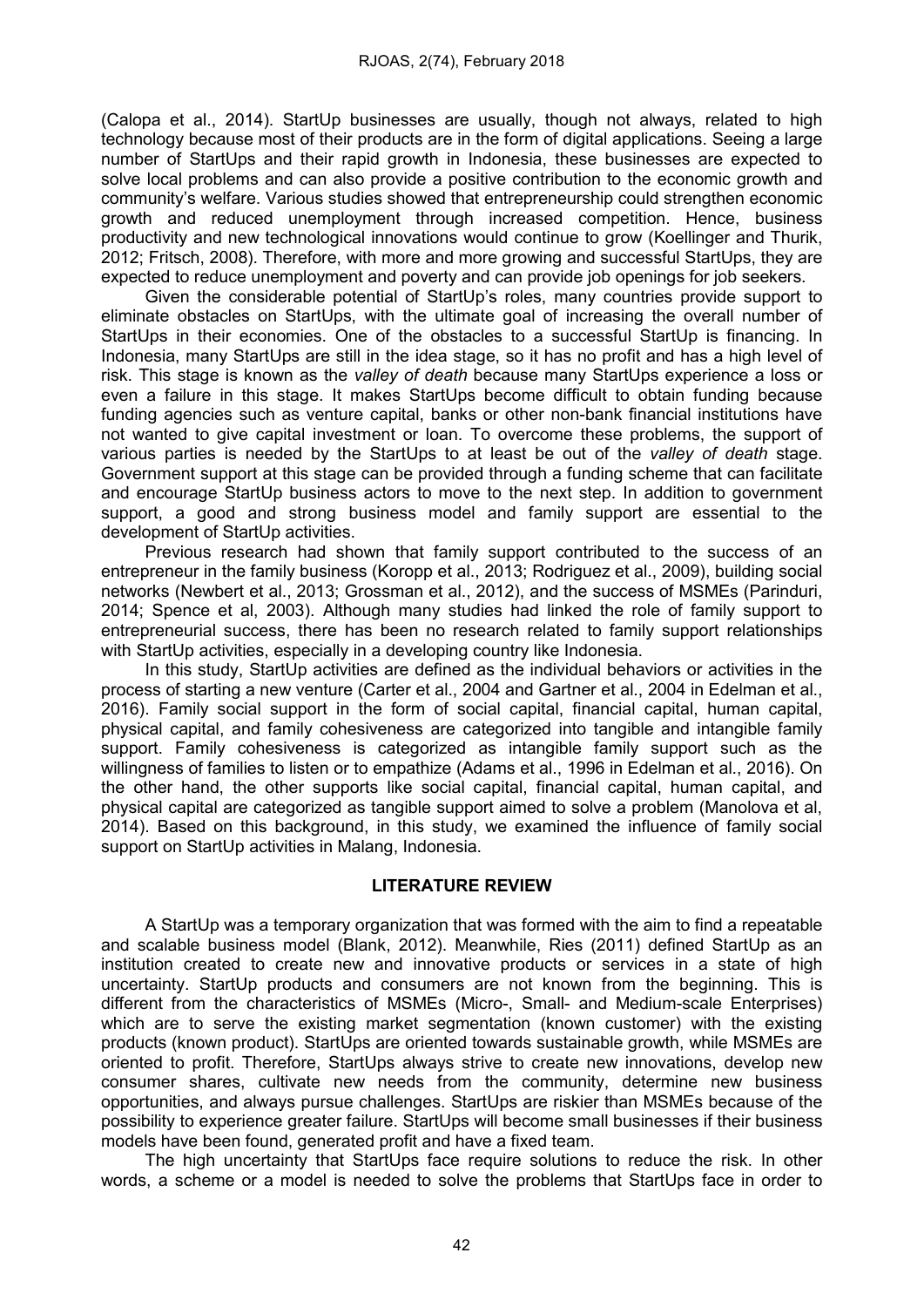minimize StartUp failures. This is because of the important role of StartUps in sustaining the economy of a country, including in Indonesia. Therefore, it is necessary to do research to examine the issues related to StartUp. Studies related to StartUps in developing countries have been more often associated with external factors, such as technology utilization (Audretsch and Acs, 1994), accounting systems (Davila and Foster, 2004), management systems (DelVecchio et al, 2014), investment policies (Nanda and Kropf, 2012), and economics (Boadway and Trembley, 2003). There are still a few number of researches that relate StartUps to internal factors such as family social support. This is because external factors are considered to have a greater share of the success of StartUp businesses than internal factors, especially family support. In fact, the role of the family cannot be ignored in the course of the success of StartUps through the *valley of death* stage. StartUps as pioneering ventures still do not have enough trust from stakeholders. Therefore, they need internal support, especially from family, to start and develop StartUp businesses.

Social support was the perception or experience of being loved, cared for by others, valued, and was a part of the mutually supportive social network (Taylor, 2011 in Edelman et al., 2016). Social support can come from work environments and non-work environments. Family is a social support comes from the most important non-working environment. Aldrich and Cliff (2003) argued that family had the potential to have a profound effect on the company.

The focus of this research is family social support in assisting StartUp business activities. Kim et al. (2013) stated that social support from family was very important to start a business. Family social support can be supports in the form of social capital, financial capital, human capital, physical capital, and family cohesiveness.

Social capital referred to a network of closely related personal and organizational relationships (Bastie et al., 2013). Strong relationships tended to be long-term relationships based on frequent contacts, such as those between family members, friends, or communities (Coleman, 1988 in Manolova et al., 2014). Conversely, weak bonds tended to be short-term relationships based on rare interactions and exchanges (Granovveter, 1973 in Manolova et al., 2014). In this study, social capital referred to a special form of internal social capital developed through dynamic relationships and mutual trust between family members (Dyer et al., 2014). Family social capital might have a strong influence on the business creation process, even when the family was not directly involved in entrepreneurial initiatives (Aldrich and Cliff, 2003; Steier, 2007).

H1: Family social capital support has a significant effect on StartUp activities.

Financial capital is very important for a new company. With the availability of entrepreneurial financial capital, a company can be more flexible to perform a wider StartUp activities. But since StartUp is a new business and lack of guarantees and credit history, it will be difficult for StartUp to get a loan from the Bank. Financially, newborn entrepreneurs typically obtained early-stage funding from friends and family (Winborg and Landstrom, 2001). A recent study showed that there was a positive influence of family involvement on StartUp debt financing (Chua et al., 2011).

H2: Family financial capital support has a significant effect on StartUp activities.

The concept of human capital was rooted in the idea that people had skills, experience

and knowledge that had economic value for themselves and their company (Cetindamar et al., 2012). Entrepreneurs with business experience had knowledge of the various activities associated with starting a business, how to develop contacts with customers and investors, how to collect and allocate resources, and how to attract and retain employees (Grichnik et al., 2014). StartUp owners, especially newborns, usually lacked managerial experience. Therefore, young entrepreneurs viewed the family as a way to overcome the lack of aspects of human capital (Hoang and Antoncic 2003). Family human capital was defined as the knowledge, skills and abilities of each family member (Danes et al., 2009). Family human capital was a potential resource for the creation of new business and for the development of the company (Sorenson, 2007).

H3: Family human capital support has a significant effect on StartUp activities.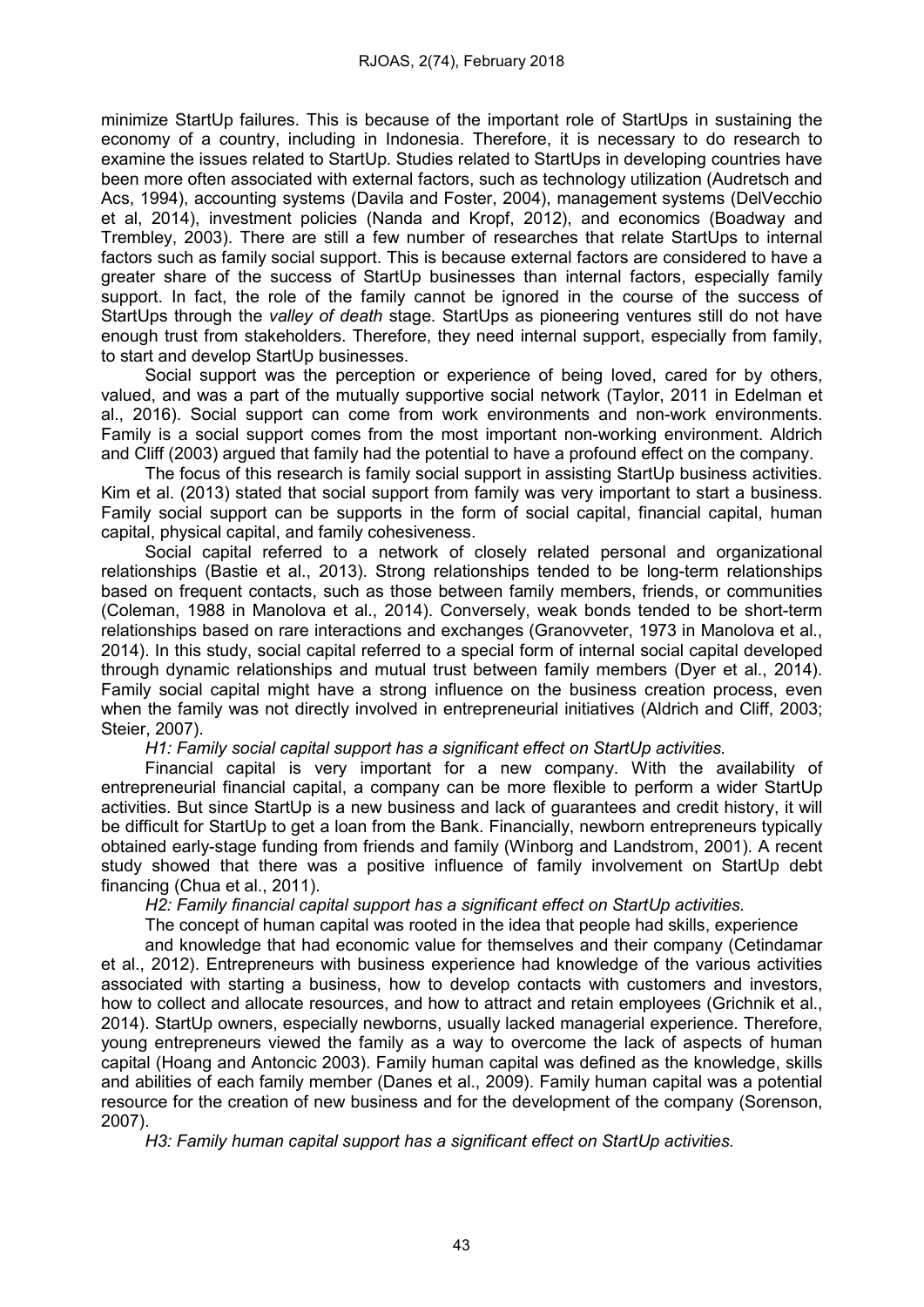Physical capital consisted of family assets such as the use of a family's house as the business office, family's vehicle, phone and computer that could be used to start a new business (Dyer et al., 2014).

H4: Family physical capital support has a significant effect on StartUp activities.

Family Cohesiveness referred to the level of connectedness and emotional bonding between family members (Laspita et al., 2012). Families with high cohesiveness were characterized by intense norms, behavior, understanding and intense emotional connection (Granovveter, 1992). Newbert et al. (2013) stated that newborn entrepreneurs would look for individuals who had strong emotional attachments with them for various forms of support during the StartUp creation process. Family cohesiveness is crucial for launching a StartUp with young owners, because they still have little entrepreneurial experience and do not yet have a strong business network. Therefore, they have to rely on family's connections.

H5: Family cohesiveness has a significant effect on StartUp activities.

# METHODS OF RESEARCH

The sample of this research was the owners or creators of StartUps in Malang area, East Java, Indonesia. The reason for choosing StartUps in Malang area, East Java, Indonesia as the object of research was because of the development of StartUp communities in Malang which shows an increasing appearance of the emerging StartUps. Questionnaires were distributed at 100 StartUps in Malang, East Java, Indonesia and the effective rate of the data used was 96% or 96 respondents. The variables in this study consisted of dependent variable and independent variable. The dependent variable proposed in this study was StartUp Activities by adopting Edelman et al's research (2016) which consisted of 9 stages (1) Thinking about the first business ideas; (2) Formulating business planning; (3) Identifying market opportunities; (4) Looking for potential partners; (5) Buying equipment; (6) Developing products; (7) Discussing with potential customers; (8) Applying for funding to financial institutions; (9) Determining when a business will run. On the other hand, the independent variable for this research was family social support which was adopted from Manoloval et al's (2014) and Lansberg and Astrachan's (1994) research which consisted of (1) financial capital, measured by 3 items; (2) social capital, measured by 2 items; (3) human capital, measured by 3 items; (4) physical capital, measured by 2 items and (5) family cohesiveness, measured by 3 items. The independent variable used the Likert scale of 1 to 5 points, where 1 meant "strongly disagree" and 5 meant "strongly agree". Hypothesis testing has been conducted, which aimed to determine the influence of family social support through its variables on the StartUp activities (Kim et al., 2014). The researchers tested the relationship between these variables by using Poisson Regression analysis because the dependent variable was the number of business activity stages (Edelman et al, 2016).

# RESULTS OF STUDY

This study used questionnaire as one of the instruments of research, therefore, its reliability and validity needed to be tested.

| No | Variable                   | Cronbach Alpha Value | Detail   |
|----|----------------------------|----------------------|----------|
|    | <b>Financial Capital</b>   | 0.851                | Reliable |
|    | Social Capital             | 0.937                | Reliable |
|    | Human Capital              | 0.908                | Reliable |
| 4  | <b>Physical Capital</b>    | 0.734                | Reliable |
|    | <b>Family Cohesiveness</b> | 0.840                | Reliable |

Reliability test was used to test whether the respondent's answer to a question in this research questionnaire was consistent or not random. Ghozali (2013: 48) explained that a construct or a variable was said to be reliable if its Cronbach Alpha value was > 0.70. Based on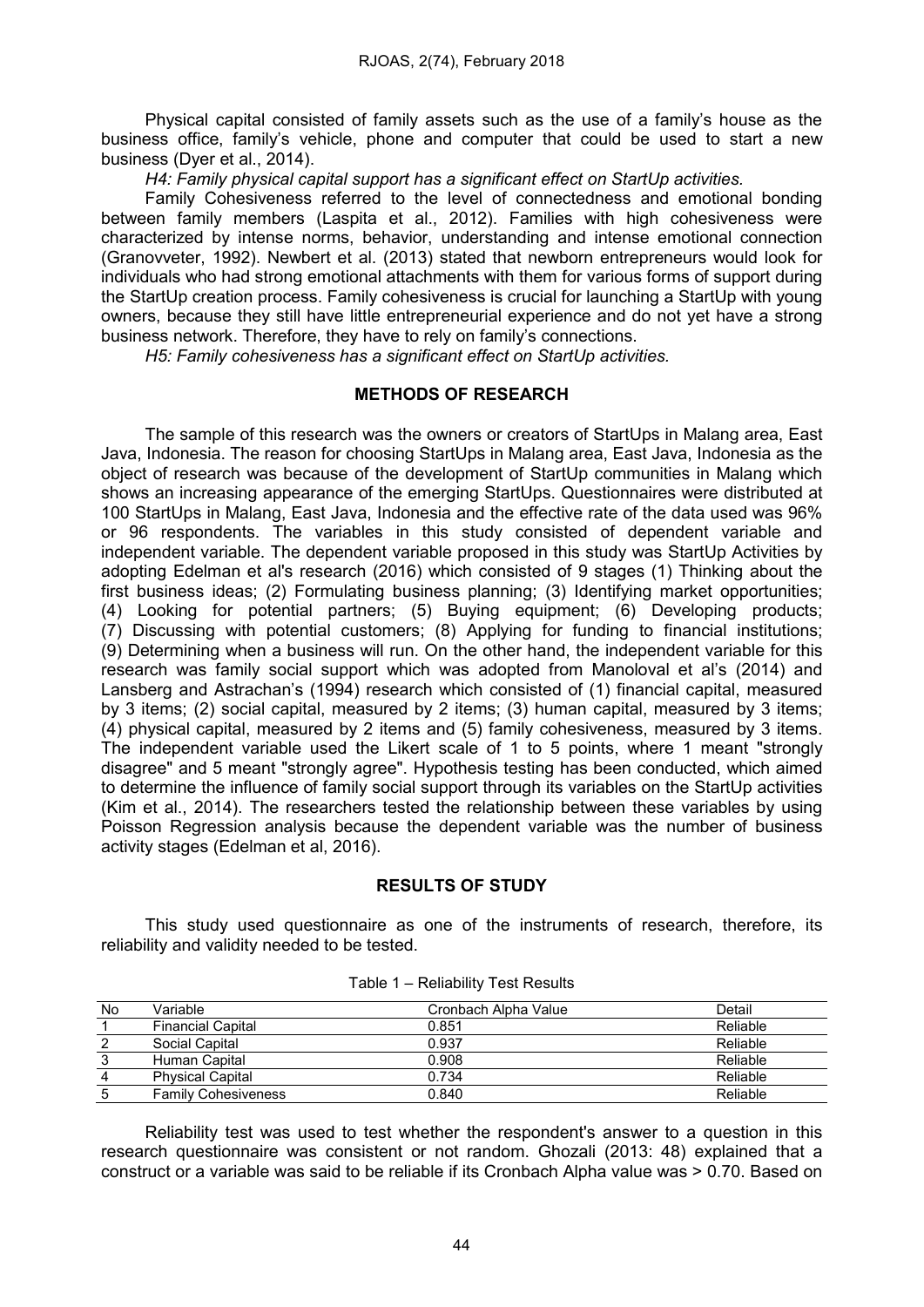Cronbach statistical test results in Table 1, it was known that the Cronbach Alpha value of each variable used in this study was greater than 0.70. Therefore, all the variables used in the research could be said as reliable.

A questionnaire was said to be valid if the question on the questionnaire was able to reveal something that would be measured by the questionnaire. Validity test was done by doing a Bivariate correlation analysis between each score indicator with a total score of the construct. Validity test was done by comparing the significance value of test result and the significance level of 5%. Based on the test conducted as in Table 2, the value of Sig. of each indicator against the sig. value of construct total score was less than 0.05. Thus, each attribute or statement item in this questionnaire could be said to be valid.

| <b>No</b>      | Item                         | Sig. Value | Detail |
|----------------|------------------------------|------------|--------|
|                | <b>Financial Capital 1</b>   | 0.00       | Valid  |
| $\overline{2}$ | <b>Financial Capital 2</b>   | 0.00       | Valid  |
| $\sqrt{3}$     | <b>Financial Capital 3</b>   | 0.00       | Valid  |
| 4              | Social Capital 1             | 0.00       | Valid  |
| $\sqrt{5}$     | Social Capital 2             | 0.00       | Valid  |
| $\,6$          | Human Capital 1              | 0.00       | Valid  |
|                | Human Capital 2              | 0.00       | Valid  |
| 8              | Human Capital 3              | 0.00       | Valid  |
| 9              | <b>Physical Capital 1</b>    | 0.00       | Valid  |
| 10             | <b>Physical Capital 2</b>    | 0.00       | Valid  |
| 11             | <b>Family Cohesiveness 1</b> | 0.00       | Valid  |
| 12             | <b>Family Cohesiveness 2</b> | 0.00       | Valid  |
| 13             | <b>Family Cohesiveness 3</b> | 0.00       | Valid  |
| 14             | <b>Family Cohesiveness 4</b> | 0.00       | Valid  |

| Table 2 - Validity Test Results |  |  |  |
|---------------------------------|--|--|--|
|---------------------------------|--|--|--|

The research questionnaire was distributed to the students of the StartUp communities in Malang Raya. Questionnaires that have been filled and received by researchers were as many as 100 questionnaires. However, only 96 questionnaires or 96% which could be processed and analyzed because the 4 questionnaires returned to the researcher were incomplete.

Analysis on demographic profiles of respondents was done to determine the background differences of each respondents, in this case were StartUp business actors who were members of the StartUp community. Demographic profiles consisted of age, gender, marital status, parental employment status, educational status, and the department or study program being pursued. Based on Table 3, it was known that the respondents were still in productive age, where the youngest respondent was 17 years old and the oldest was 30 years old. The majority of respondents in this study was in the age range of 17 years to 21 years, which was amounted to 88.54% or 85 respondents. Meanwhile, the remaining 11 respondents or 11.46% were in the age range of 22 years to 30 years. Most of the respondents was 20 years old, which was amounted to 31 respondents. On the contrary, the least of the respondents was 30 years old, which was amounted to 1 respondent. Meanwhile, based on gender, the number of male respondents was 49 respondents and the number of female respondents was 47 respondents. Based on marital status, the majority of respondents was not married (94 respondents) or 97.9% of respondents. Meanwhile, based on the parental employment status, it was shown that there were only 2 respondents whose parents were not employed, 27 respondents whose both parents were employed, and 12 respondents whose only their mothers who were employed. The majority of respondents was consisted of those whose only his father who were employed, which was amounted to 55 people or 57.3%. Based on educational status, the majority of the respondents were in their bachelor/S-1 degree, which was amounted to 90 respondents or 93,8%. Most of them was taking Business Administration Study program, which was amounted to 31 respondents or 32,3%.

This research also attempted to map the StartUp business profile of respondents. Based on Table 4, it was known that the majority of 79 respondents or 82.3% had never worked as employees before starting a StartUp business. Meanwhile, 68 respondents or 70.8% had parents who worked as entrepreneurs, and the rest of 28 respondents or 29.2% did not have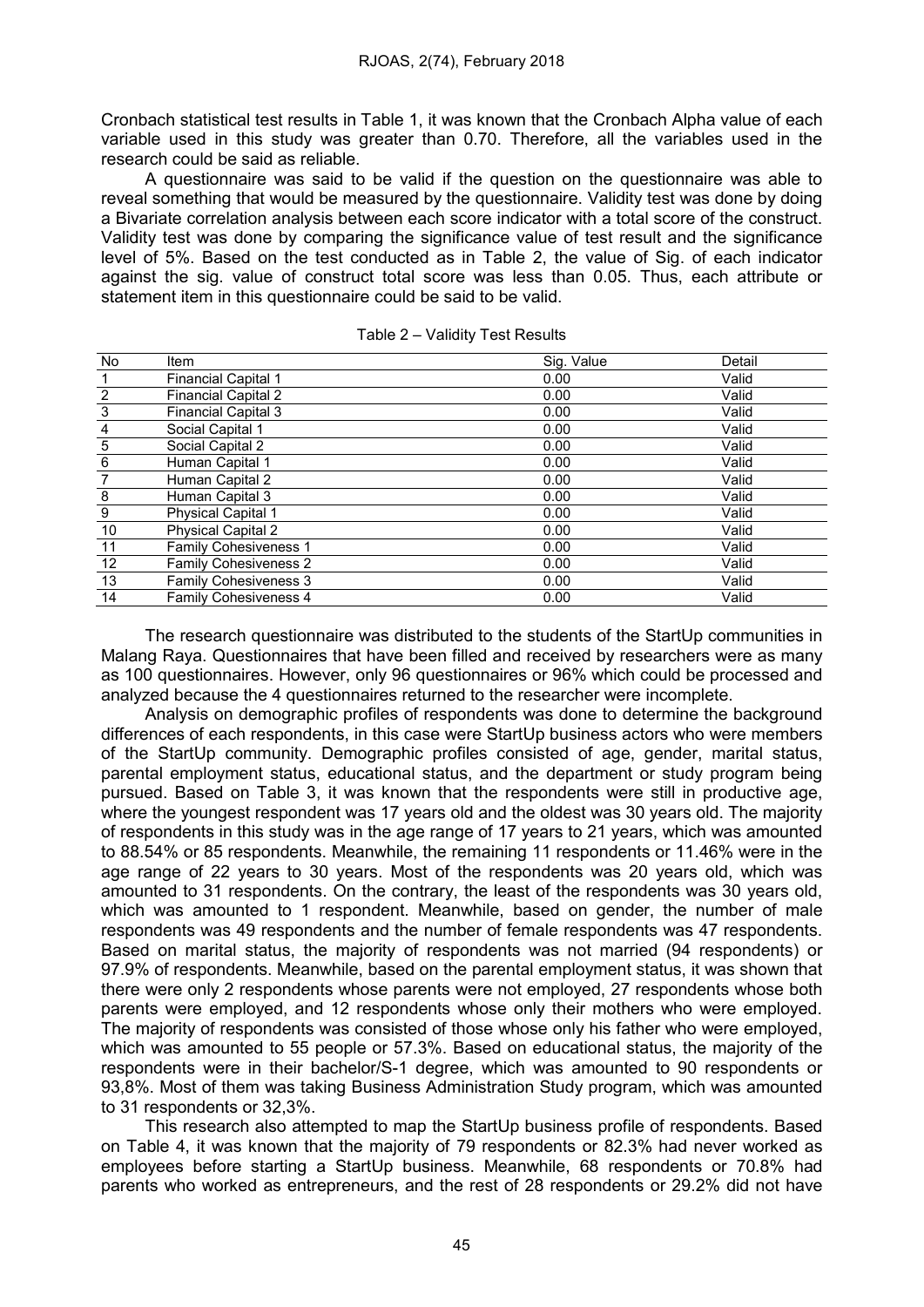parents who worked as entrepreneurs. When running StartUp business, 62.5% or 60 respondents had attended training or seminars related to StartUp business, while the rest of 37.5% or 36 respondents never attended training or seminars. There were many people who mativated the respondents in running the StartUp business.

|                                    | Frequency (N=96)        | $\frac{9}{6}$     |
|------------------------------------|-------------------------|-------------------|
| Age                                |                         |                   |
| 17                                 | $\overline{2}$          | 2.1               |
| 18                                 | 18                      | 18.8              |
| $\overline{19}$                    | 14                      | 14.6              |
| $\overline{20}$                    | 31                      | 32.3              |
| $\overline{21}$                    | $\overline{20}$         | 20.8              |
| $\overline{22}$                    | 5                       | $\overline{5.2}$  |
| 23                                 | $\overline{3}$          | $\overline{3.1}$  |
| $\overline{25}$                    | $\overline{2}$          | 2.1               |
| $\overline{30}$                    | $\mathbf{1}$            | 1.0               |
| Gender                             |                         |                   |
| Male                               | 49                      | 51.0              |
| Female                             | 47                      | 49.0              |
| <b>Marital Status</b>              |                         |                   |
| Single                             | 94                      | 97.9              |
| Married                            | 2                       | 2.1               |
| <b>Parental Employment Status</b>  |                         |                   |
| Only the father who is employed    | 55                      | $\overline{57.3}$ |
| Only the mother who is employed    | 12                      | 12.5              |
| Both of them are employed          | 27                      | 28.1              |
| Both of them are not employed      | $\overline{2}$          | 2.1               |
| <b>Educational Status</b>          |                         |                   |
| In the process of pursuing S1      | 90                      | 93.8              |
| In the process of pursuing S2      | 1                       | 1.0               |
| Senior /Vocational High School     | $\mathbf 2$             | 2.1               |
| Have gained the title of S1 degree | 3                       | $\overline{3.1}$  |
| <b>Department/Study Program</b>    |                         |                   |
| <b>Business Administration</b>     | 31                      | 32.3              |
| <b>Public Administration</b>       | 9                       | 9.4               |
| <b>International Business</b>      | $\overline{\mathbf{4}}$ | 4.2               |
| Economics                          | 1                       | 1.0               |
| Management                         | $\overline{2}$          | $\overline{2.1}$  |
| Tourism                            | 5                       | 5.2               |
| Urban and Regional Planning        | 1                       | 1.0               |
| Taxation                           | 5                       | 5.2               |
| Farming                            | 5                       | $\overline{5.2}$  |
| Information System                 | $\overline{4}$          | 4.2               |
| <b>Informatics Engineering</b>     | 8                       | 8.3               |
| <b>Civil Engineering</b>           | 1                       | 1.0               |
| <b>Fisheries Technology</b>        | 1                       | 1.0               |
| Others                             | $\overline{19}$         | 19.8              |

The majority was motivated by school friends or lecturers, which was amounted to 30 respondents or 31.3%, 26 respondents or 27.1% was motivated by parents, and 20 respondents or 20.8% was motivated by successful public figures. The majority of StartUp business that was initiated was the first StartUp, which was 55 respondents or 57.3%, the second StartUp was 23 respondents, the third Startup was 17 respondents, and the fourth StartUp was 1 respondent. A total of 52 respondents or 54.2% stated that they had yet experienced a failure when pioneering StartUp business, and the rest of 44 respondents stated that they never experienced failure. Meanwhile, the most widely used StartUp type were: Food & Beverage, which amounted to 25 respondents and IT Service & Solutions, which amounted to 15 respondents. StartUp business was divided into a StartUp that was run independently or alone, and a StartUp that was run with teams. 6 respondents or 6.3% said that their StartUp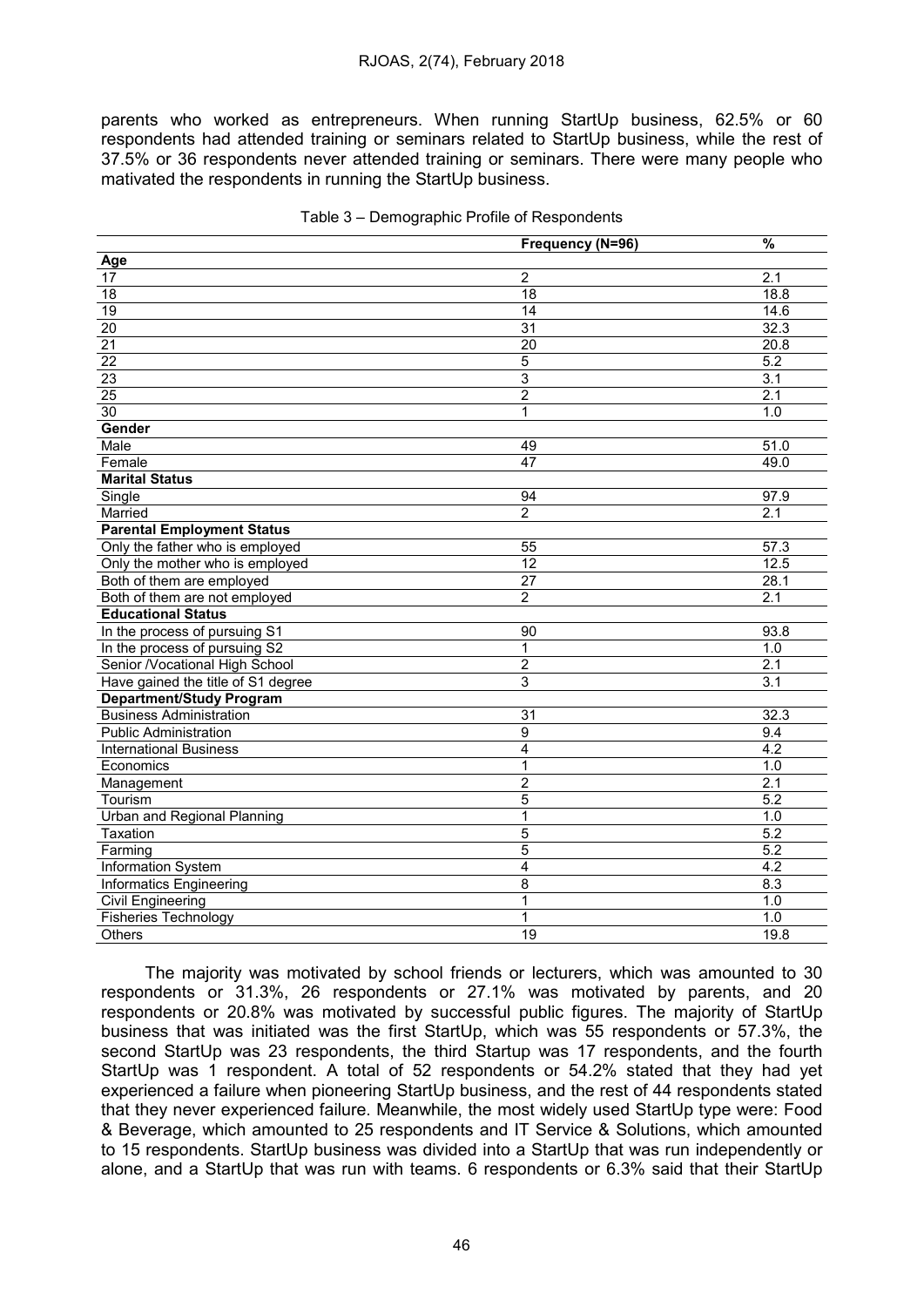### RJOAS, 2(74), February 2018

businesses were run without team members. On the other hand, the StartUp Businesses run by 1 team member was 7 respondents (7,3%), 2 members were 15 respondents (15,6%), 3 members were 31 respondents (32,3%), 4 members were 21 respondents (21.9%), 5 members were 6 respondents (6.3%), 6 members were 7 respondents (7.3%), 7 members were 1 respondent (1.0%), 15 members were 1 respondents (1.0%), and 38 members were 1 respondent (1.0%).

|                                                                       | Frequency (N=96)          | $\%$             |
|-----------------------------------------------------------------------|---------------------------|------------------|
| Has ever worked as an employee                                        |                           |                  |
| Yes                                                                   | 17                        | 17.7             |
| No                                                                    | 79                        | 82.3             |
| <b>Seminar or Training</b>                                            |                           |                  |
| $\overline{Y}$ es                                                     | 60                        | 62.5             |
| No                                                                    | $\overline{36}$           | 37.5             |
| Parents work as enterpreneurs                                         |                           |                  |
| Yes                                                                   | 68                        | 70.8             |
| No                                                                    | 28                        | 29.2             |
| <b>Motivators</b>                                                     |                           |                  |
| Self-motivated                                                        | $\ensuremath{\mathsf{3}}$ | $\overline{3.1}$ |
| Teacher/Lecturer                                                      | $\overline{7}$            | 7.3              |
| Others                                                                | $\overline{2}$            | 2.1              |
| Parents                                                               | $\overline{26}$           | 27.1             |
| Partner                                                               | 1                         | 1.0              |
| Successful Public Figures                                             | $\overline{20}$           | 20.8             |
| Biological Sibling (younger or older)                                 | 1                         | 1.0              |
| Relatives outside the core family                                     | 5                         | 5.2              |
| <b>Bestfriend</b>                                                     | 1                         | $1.0$            |
| <b>School/College Friends</b>                                         | $\overline{30}$           | 31.3             |
| <b>Failure</b>                                                        |                           |                  |
| Yes                                                                   | 52                        | 54.2             |
| No                                                                    | 44                        | 45.8             |
| StartUp number                                                        |                           |                  |
|                                                                       | 55                        | 57.3             |
|                                                                       | $\overline{23}$           | 24.0             |
| $\frac{1}{2}$                                                         | 17                        | 17.7             |
| $\overline{4}$                                                        | 1                         | 1.0              |
| Type of StartUp                                                       |                           |                  |
| Agriculture                                                           | 1                         | 1.0              |
| E-Commerce                                                            | 6                         | 6.3              |
| E-marketing                                                           | 2                         | 2.1              |
| Education                                                             | 4                         | 4.2              |
| Fashion & Beauty                                                      | 8                         | 8.3              |
| Food & Beverage                                                       | $\overline{25}$           | 26.0             |
| Healthcare                                                            | $\overline{3}$            | 3.1              |
| IT Services & Solutions                                               | $\overline{15}$           | 15.6             |
| Lainnya                                                               | 13                        | 13.5             |
| <b>Social Enterprise</b>                                              | 8                         | 8.3              |
| Transportation                                                        | 2                         | 2.1              |
| <b>Travel &amp; Tourism</b>                                           | $\overline{8}$            | 8.3              |
| WordPress Theme                                                       | 1                         | 1.0              |
| Number of team members                                                |                           |                  |
|                                                                       | 6                         | 6.3              |
|                                                                       | $\overline{7}$            | 7.3              |
| $\frac{0}{1}$ $\frac{1}{2}$ $\frac{3}{4}$ $\frac{4}{5}$ $\frac{6}{7}$ | $\overline{15}$           | 15.6             |
|                                                                       | 31                        | 32.3             |
|                                                                       | $\overline{21}$           | 21.9             |
|                                                                       | 6                         | 6.3              |
|                                                                       | $\overline{7}$            | 7.3              |
|                                                                       | 1                         | 1.0              |
| 15                                                                    | 1                         | 1.0              |
| $\overline{38}$                                                       | 1                         | 1.0              |

|  | Table 4 - Socio-economic Profile of Respondents |  |  |
|--|-------------------------------------------------|--|--|
|--|-------------------------------------------------|--|--|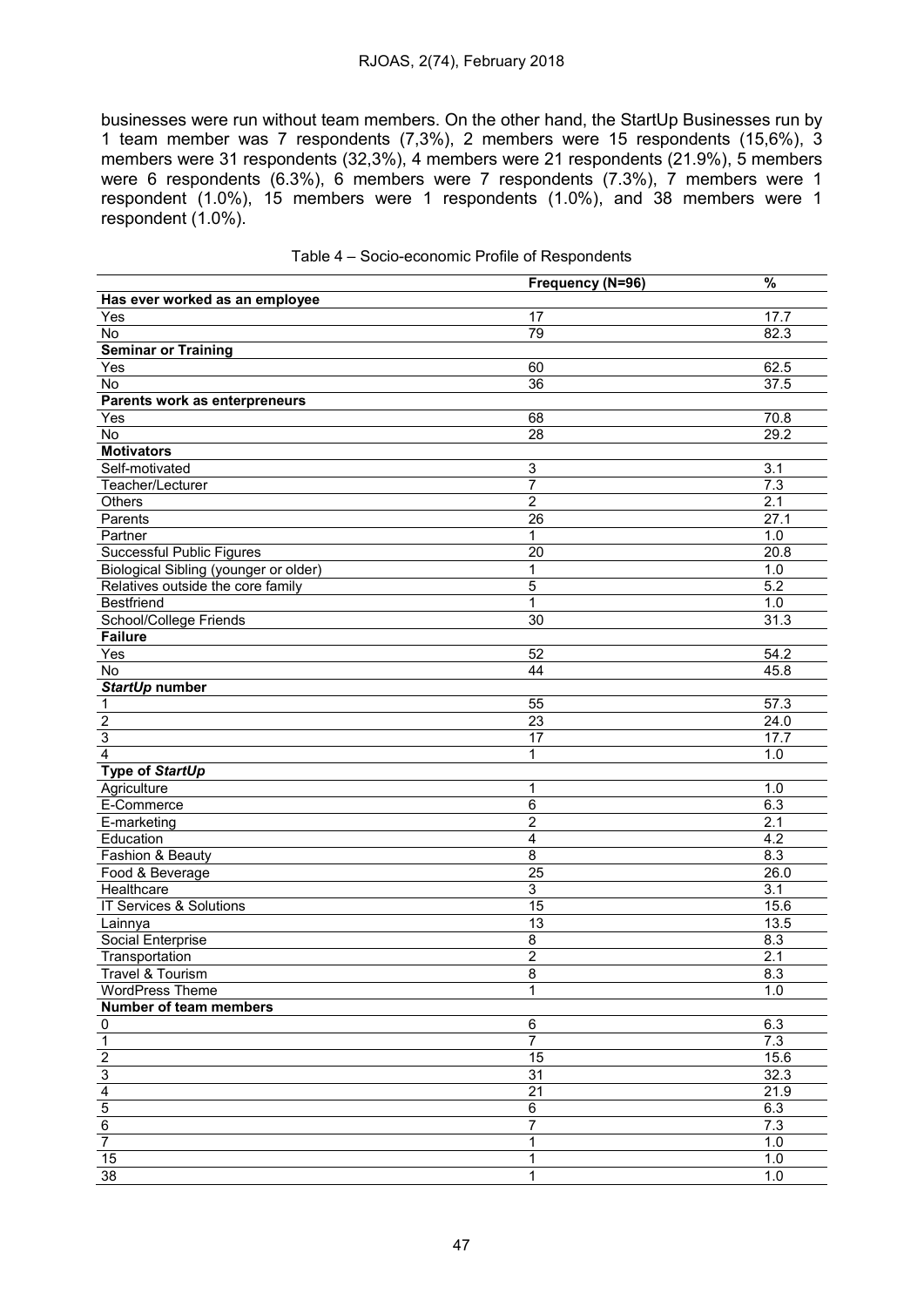There are five assumptions that must be met if a study uses Poisson Regression, namely: Dependent variable must be discrete and consists of count data.

Dependent variable in this research was StartUp Activities in the form of dichotomic data, which was StartUp activities stages that consisted of: 1) thinking of first business ideas, 2) formulating business planning, 3) identifying market opportunities, 4) finding potential partners, 5) buying equipment , 6) developing products, 7) discussing with potential customers, 8) applying for funding to financial institutions, 9) determining when the business will run. It showed that the dependent variable in this research was in the form of discrete data, that was variables which were in the form of categorization data or differentiated or classified certain types.

 Have one or more independent variables that can be measured on a continuous scale (ordinal scale, interval scale, or ratio scale) or nominal scale (dichotomous).

This study had five independent variables, namely: Financial Capital, Social Capital, Human Capital, Physical Capital, and Family Cohesiveness which was measured on a continuous scale in the form of ratio scale.

Dependent Variables are Poisson distributed

Kolmogorov-Smirnov normality test with a significance level of 5% is used to determine whether the data in the variables to be analyzed in this study is Poisson distributed or not. If the data is Poisson distributed, then statistical analysis can use a parametric approach. On the contrary, if the data is not Poisson-distributed, then the analysis uses a non-parametric approach. The basis for decision making in Kolmogorov Smirnov test is as follows:

- If Signification value is  $> 0.05$  then data is normally distributed:
- If the Significant value is  $\leq 0.05$  then the data is not normally distributed.

Table 5 – Poisson Distribution Test Results

One-Sample Kolmogorov-Smirnov Test

|                                  |          | StartUp Activities |
|----------------------------------|----------|--------------------|
| IN                               |          | 96                 |
| Poisson Parameter <sup>a,b</sup> | Mean     | 5.84               |
| Most Extreme Differences         | Absolute | .117               |
|                                  | Positive | .097               |
|                                  | Negative | $-.117$            |
| Kolmogorov-Smirnov Z             |          | 1.146              |
| Asymp. Sig. (2-tailed)           |          | .145               |

a. Test distribution is Poisson.

b. Calculated from data.

Based on the data in Table 5, it was known that Kolmogorov Smirnov Value was 1.146 and had a significance value of  $> 0.05$ , which was 0.145. It showed that the data was normally distributed or in other words the Poisson-distributed variable.

• Have the assumption of Equidispersion

The Equidispersion assumption shows the conditions under which the mean and variance of the dependent variable are equal. In other words, Equidispersion means that the value of the variance of variable Y that was given by X must be equal to the mean value, that is V ar (Yix) =  $E(Y|x) = \mu$ 

Table 6 – Equidispersion Assumption Test Results

Descriptive Statistics

|                                 | IN. | <b>I</b> Mean | Variance    |
|---------------------------------|-----|---------------|-------------|
| StartUp Activities              | 196 | -<br>5.84     | 154<br>16.1 |
| (listwise)<br><b>Valid</b><br>N | 96  |               |             |

Based on Table 6, it was known that the dependent variable in this study, StartUp Activities had an average value (Mean) of 5.84 and had a variance value of 6.154. It showed that the assumption of Equidispersion was fulfilled.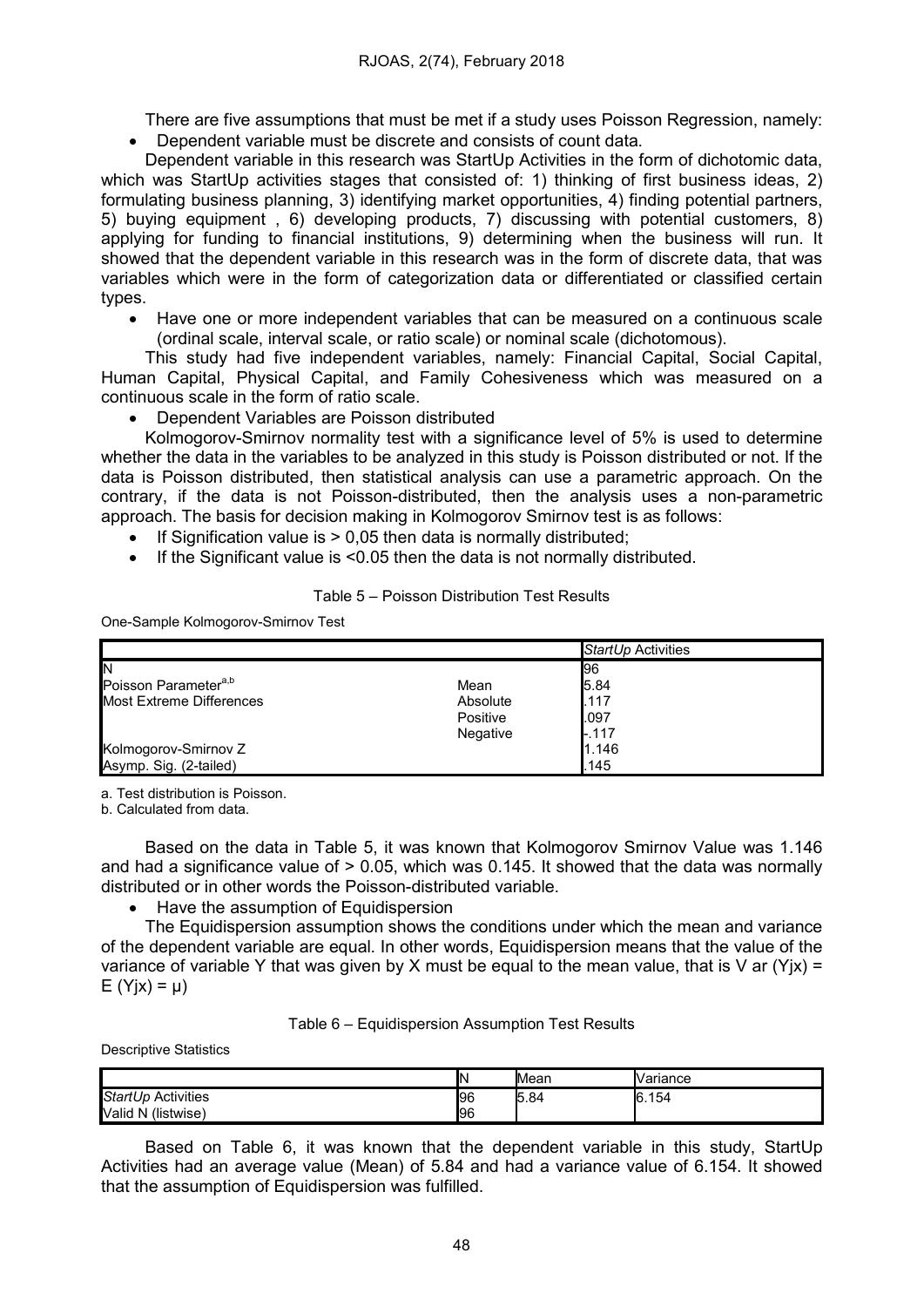Have freedom of observation, or in other words, there is no linear relationship between independent variables in the regression model.

Multicollinearity test is used to know whether or not there is a deviation of classical assumption of multicolinearity, specifically, the existence of linear relationship between independent variables in the regression model. Multicolonierity in this study was detected by using Tolerance and Variance Inflation Factor (VIF) values. The presence of multicolonierity is indicated by a cutoff value of Tolerance value of ≤ 0.10 or VIF value of ≥ 10. Based on Table 7. it was known that no independent variable had a Tolerance value less than 0.1 and no independent variable had a VIF value greater than 10. It showed that there was no correlation between independent variables or it could be concluded that there was no multicolonierity.

|                            | Unstandardized Coefficients |            | Standardized Coefficients |                  |          | <b>Collinearity Statistics</b> |       |
|----------------------------|-----------------------------|------------|---------------------------|------------------|----------|--------------------------------|-------|
| Model                      |                             | Std. Error | Beta                      |                  | Sig.     | Tolerance                      | MIF   |
| 1(Constant)                | 2.659                       | 1,591      |                           | 1.671.098        |          |                                |       |
| <b>Financial Capital</b>   | $-.215$                     | .266       | -.097                     | -.808 I.421I.713 |          |                                | 1,403 |
| Social Capital             | .263                        | .273       | .133                      | .964             | .337.544 |                                | 1,839 |
| Human Capital              | -.095                       | .298       | -.042                     | -,318 ,752,589   |          |                                | 1,696 |
| <b>Physical Capital</b>    | $-0.093$                    | .300       | -.042                     | -.311 l.757l.555 |          |                                | 1,802 |
| <b>Family Cohesiveness</b> | .830                        | .366       | .242                      | 2,267,026,909    |          |                                | 1,100 |

| Table 7 - Multicollinearity Assumption Test Results |  |
|-----------------------------------------------------|--|
|                                                     |  |

a. Dependent Variable: StartUp Activities

Coefficients<sup>a</sup>

Based on Table 8, it was known that the mean value of the dependent variable was 5.84 and the variance was 6.155 (2.481<sup>2</sup>) which showed the ratio of 6.155: 5.84 = 1.05. The Poisson distribution assumed a ratio of 1, it meant that the Mean and Variance were the same/equal. Therefore, it could be seen that before adding an explanatory variable there was a small amount of Overdispersion.

### Table 8 – Overdispersion Test Results

Continuous Variable Information

|                                 |                                                | IN    | <b>Minimum</b> | Maximum | Mean           | Std. Deviation   |
|---------------------------------|------------------------------------------------|-------|----------------|---------|----------------|------------------|
| Dependent Variable<br>Covariate | StartUp Activities<br><b>Financial Capital</b> | l96 I | 96 1.00        | 5.00    | 5.84<br>2.5799 | 2.481<br>1.12103 |
|                                 | Social Capital                                 |       | 96 1.00        | 5,00    | 3.0677         | .25367           |
|                                 | Human Capital                                  |       | 96 1.00        | 5,00    | 3,5139         | 1,09962          |
|                                 | <b>Physical Capital</b>                        |       | 96 1.00        | 5,00    | 2.9010         | .12769           |
|                                 | <b>Family Cohesiveness</b>                     |       | 96 1.00        | 5.00    | 4,2630         | .72218           |

#### Table 9 – Goodness of Fit Test Results

#### Goodness of Fit<sup>a</sup>

|                                      | Value    | IDf | Value/df |
|--------------------------------------|----------|-----|----------|
| Deviance                             | 113.187  | Ι90 | 1.258    |
| Scaled Deviance                      | 113.187  | 190 |          |
| Pearson Chi-Square                   | 94.117   | 190 | 1.046    |
| Scaled Pearson Chi-Square            | 94.117   | 190 |          |
| Log Likelihood <sup>b</sup>          | -224.395 |     |          |
| Akaike's Information Criterion (AIC) | 460.790  |     |          |
| Finite Sample Corrected AIC (AICC)   | 461.734  |     |          |
| Bayesian Information Criterion (BIC) | 476.176  |     |          |
| Consistent AIC (CAIC)                | 482.176  |     |          |

Dependent Variable: StartUp Activities

Model: (Intercept), X1, X2, X3, X4, X5

a. Information criteria are in smaller-is-better form.

b. The full log likelihood function is displayed and used in computing information criteria.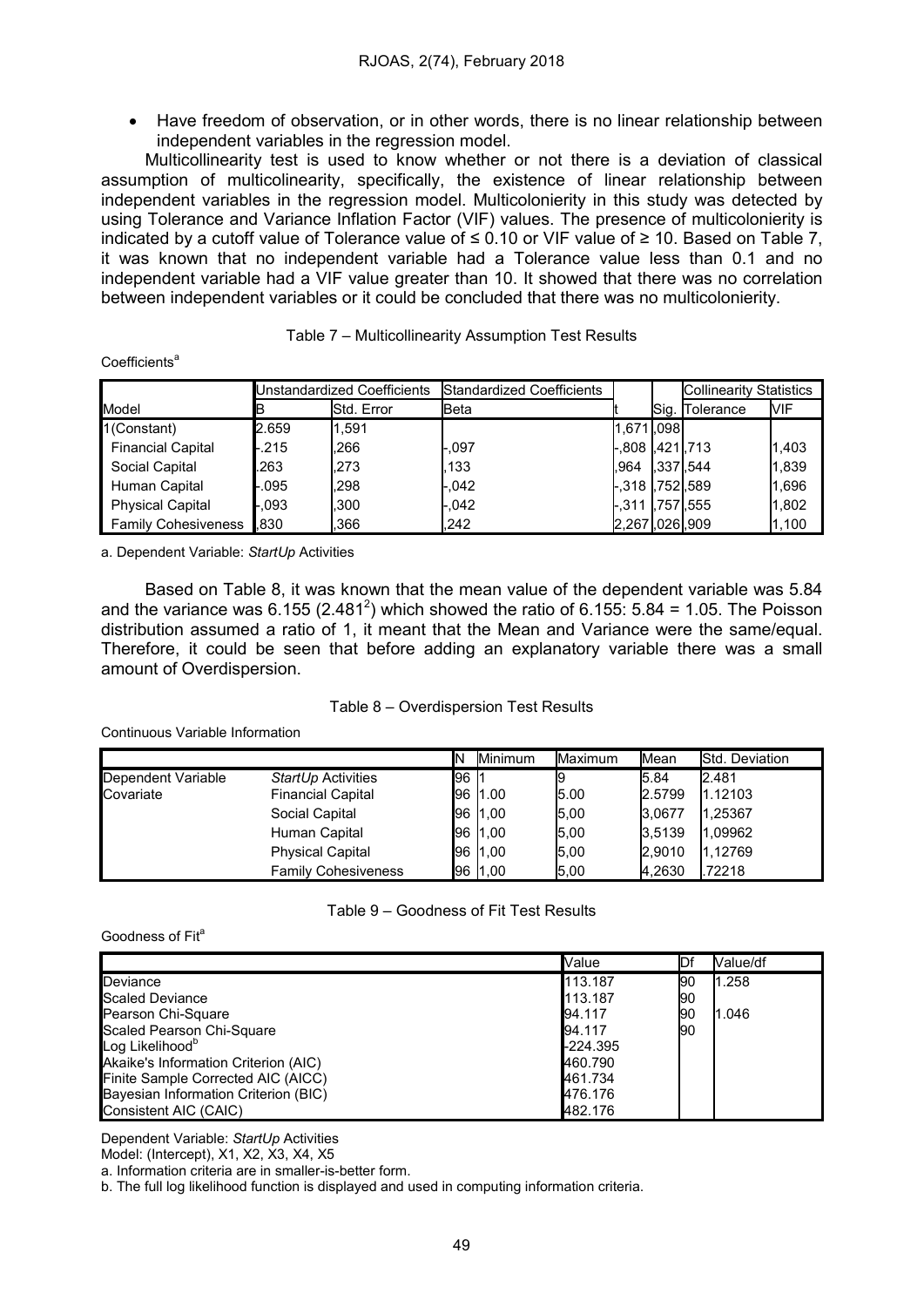The Goodness of Fit test can be used to assess how well the model is used in a study. Table 9 showed the df value for the Pearson Chi-Square line of 1.046. It showed that the model in this study met the assumption of Equidispersion. The value of 1 denoted Equidispersion, whereas a value greater than 1 indicated Overdispersion and a value below 1 indicated Underdispersion.

The Omnimbus test is used to determine whether all independent variables are able to improve the model rather than the intercept only model, i.e the model that does not include the independent variable. Table 10 showed the significance value of > 0.05, that was 0.184 which showed that the overall model was statistically significant. In other words, the addition of all independent variables yielded a statistically significant model.

Table 10 – Omnibus Test Results

Omnibus Test<sup>a</sup>

| ll ik<br>$\overline{\phantom{0}}$<br>- - -<br>. .<br>10r<br>Jn⊦`<br>puudit | ◡ | יי |
|----------------------------------------------------------------------------|---|----|
| 7,535                                                                      |   | 84 |

Dependent Variable: StartUp Activities Model: (Intercept), X1, X2, X3, X4, X5

a. Compares the fitted model against the intercept-only model.

Table 11 showed that the variables of Financial Capital, Social Capital, Human Capital, and Physical Capital had significance value of  $> 0.05$ . It meant that the first, second, third, and fourth hypothesis in this study which stated that Financial Capital, Social Capital, Human Capital, and Physical Capital significantly affected StartUp Activities were rejected. Meanwhile, the Family Cohesiveness variable had a significance value of <0.05. It meant that the fifth hypothesis that stated that Family Cohesiveness significantly affected the StartUp Activities was received. Exponentiated Value for the Family Cohesiveness variable was 1.025, it meant that the StartUp activities value would be larger by 1.025 for each addition of Family Cohesiveness.

| Table 11 - Hypothesis Test Results |  |
|------------------------------------|--|
|------------------------------------|--|

|                        |                      |             | 95%<br>Wald  | Confidence             |               |  |  |                     | 95% Wald Confidence Interval for |       |
|------------------------|----------------------|-------------|--------------|------------------------|---------------|--|--|---------------------|----------------------------------|-------|
|                        |                      |             | IInterval    | <b>Hypothesis Test</b> |               |  |  | Exp(B)              |                                  |       |
|                        |                      | Std.        |              |                        | Chi-l<br>Wald |  |  |                     |                                  |       |
| Parameter <sup>B</sup> |                      | Error       | Lower        | Upper                  | Square        |  |  | dfSig. Exp(B) Lower |                                  | Upper |
| (Intercept) 1.146.2981 |                      |             | .561         | 1.730                  | 14.770        |  |  | .0003.144           | 1.753                            | 5.640 |
| Ń1                     | -.0351.0443          |             | -.122        | .052                   | .626          |  |  | .429.966            | .885                             | 1.053 |
| X <sub>2</sub>         |                      | .045 1.0453 | -.044        | .134                   | .979          |  |  | .3221.046           | .957                             | 1.143 |
| X <sub>3</sub>         | -.0181.0507          |             | <b>L.117</b> | .081                   | 126           |  |  | .722.982            | .889                             | 1.085 |
| X4                     | -.015 <b>I</b> .0501 |             | <b>L.113</b> | .084                   | .084          |  |  | .772.986            | .893                             | 1.087 |
| X <sub>5</sub>         | 157                  | .0678       | .025         | .290                   | 5.392         |  |  | .020l1.171          | 11.025                           | 1.337 |
| (Scale)                | ۹a                   |             |              |                        |               |  |  |                     |                                  |       |

Parameter Estimates

Dependent Variable: StartUp Activities Model: (Intercept), X1, X2, X3, X4, X5 a. Fixed at the displayed value.

# DISCUSSION OF RESULTS

Schoof (2006) said that it was necessary to distinguish between young entrepreneurs and adult entrepreneurs. It was because young entrepreneurs had different characteristics with more experienced entrepreneurs (Sarasvathy, 1998). Young entrepreneurs had limited resources, minimal life experience and work experience. Young entrepreneurs were confronted with greater obstacles than adult entrepreneurs. To date, there had been an assumption that the main obstacles faced by young entrepreneurs was the difficulty of access to finance or funds. In fact, according to Schoof (2006), cultural and social background, lack of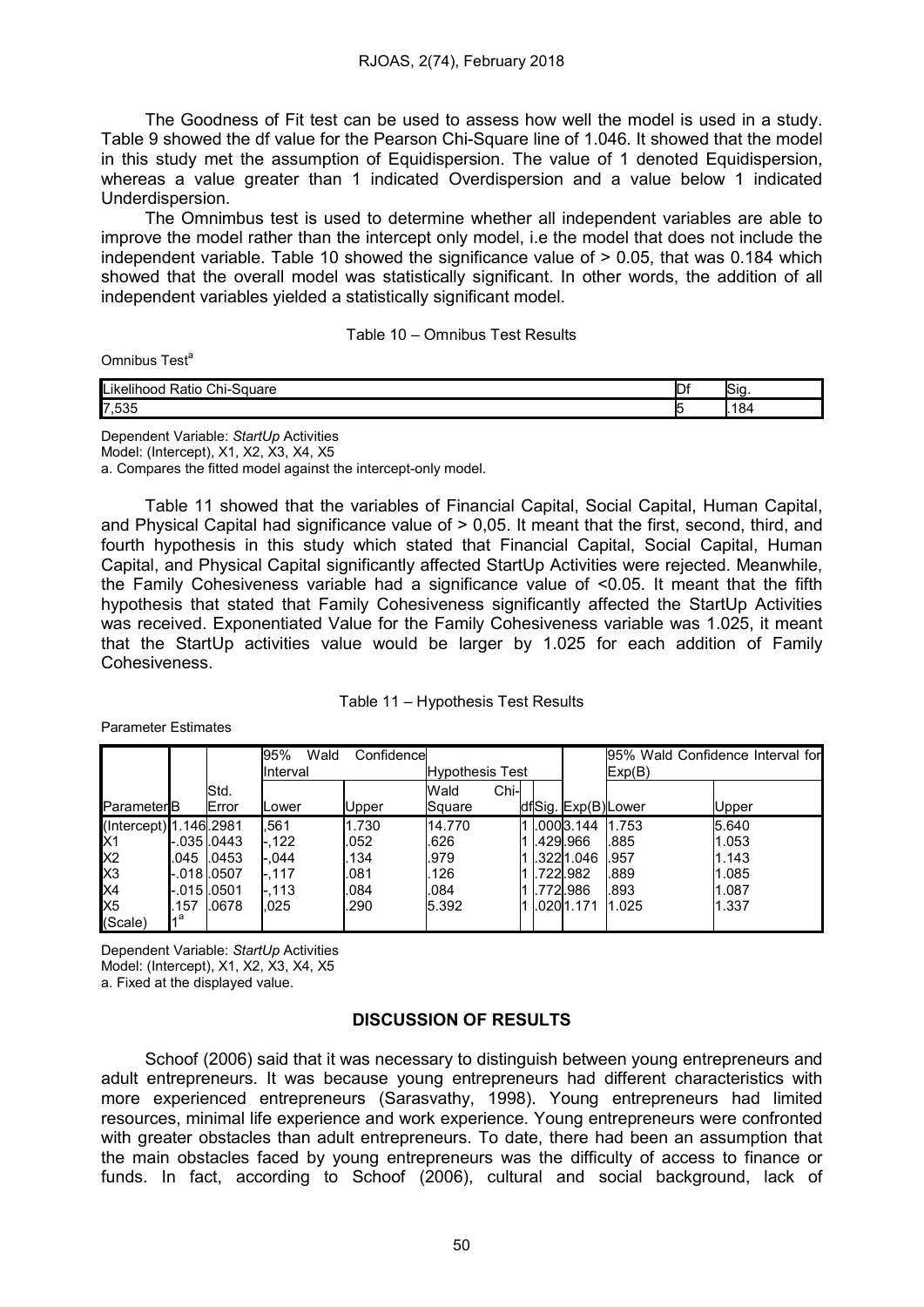entrepreneurship education, frequent changes in rules and administrative frameworks, and lack of help and support in running a business were also categorized as constraints faced young entrepreneurs. The distinction between young entrepreneurs and experienced entrepreneurs was useful in determining the right form of help and support for young entrepreneurs when starting their StartUp business. The variety of constraints faced by young entrepreneurs raised the assumption that support from the family, as the closest party to young entrepreneurs, had an important role in the success of a StartUp business.

This research tried to test whether family support had an influence on the early activities of young entrepreneurs who were just starting business. Based on hypothesis test results, it was known that family social support in the form of financial capital support, social capital support, human capital support and physical capital support did not affect StartUp activities in Malang. Only the family cohesiveness variable which had an influence on StartUp activities of young entrepreneurs in Malang. The results of this study contradicted the initial assumption that the role of family in providing capital could affect the scope of the initial activities undertaken by young entrepreneurs.

As explained by Manalova, et al. (2014) that the role of family support in the development of the StartUp business was complex and multidirectional. Family support could have a positive or negative effect. New StartUp companies were growing in the face of a high risk of failure. Therefore, family support in the form of financial capital, labor, business knowledge, or business network could help young entrepreneurs in minimizing the risks so as to reach the stage of launching. However, family support also turned out to slow the performance of young entrepreneurs. The existence of family protection in the form of capital provision required by young entrepreneurs early in the growth of StartUp business could decrease their strategic orientation, growth orientation, or organizational culture (Bradley et al., 2011). The "comfort" provided by the family would reduce the desire of young entrepreneurs to generate profits quickly, thereby reducing the pressure to better identify market opportunities or finding potential partners that could help the business development. Young entrepreneurs also tended not to be maximized in business planning because they had no urgent interest in external investment that usually required attractive business model proposals.

In contrast to previous research which showed that there was an influence of family social support on StartUp business activities (both positive and negative influence), this research showed that there was no influence of social social support on StartUp business activities. Only the variable of family emotional support or family cohesiveness that had an influence on StartUp activities. The explanation of the results of this study was that not all family supports encouraged to establish a StartUp business by young entrepreneurs, especially in cultures that gave a high value to stability and prestige over a kind of work (Krueger et al., 2013). Most Indonesians considered the job as an entrepreneur as unable to provide a good future and financial stability because of the high risk of failure. In addition, the civil service profession or the employee of a well-known private company was considered to be more prestigious than the entrepreneurs in the social strata of the community, although the income of the entrepreneur was not necessarily smaller than the office work. In the context of this kind of culture, the family would not provide capital support when young entrepreneurs began to pioneer their business. However, in the results of this study, although the family did not provide support in the form of financial capital, labor, business knowledge, or business networks, the family provided emotional support to young entrepreneurs. In other words, the family provided an opportunity for young entrepreneurs to try to develop StartUp business independently. It was slightly different from the Kellermanns & Eddleston (2004) study which stated that the lack of family support prevented young entrepreneurs from starting a pioneer business in order to avoid family conflicts.

Emotional closeness with family was more necessary in developing StartUp business for young entrepreneurs than physical facilities or support in the form of financial capital, business knowledge, or business network. In fact, 70.8% of respondents in this study had parents who worked as entrepreneurs. Supposedly, young entrepreneurs could easily obtain financial, knowledge, or business family support from the family when they are developing their StartUp business. However, it turned out that young entrepreneurs relied on their own capabilities in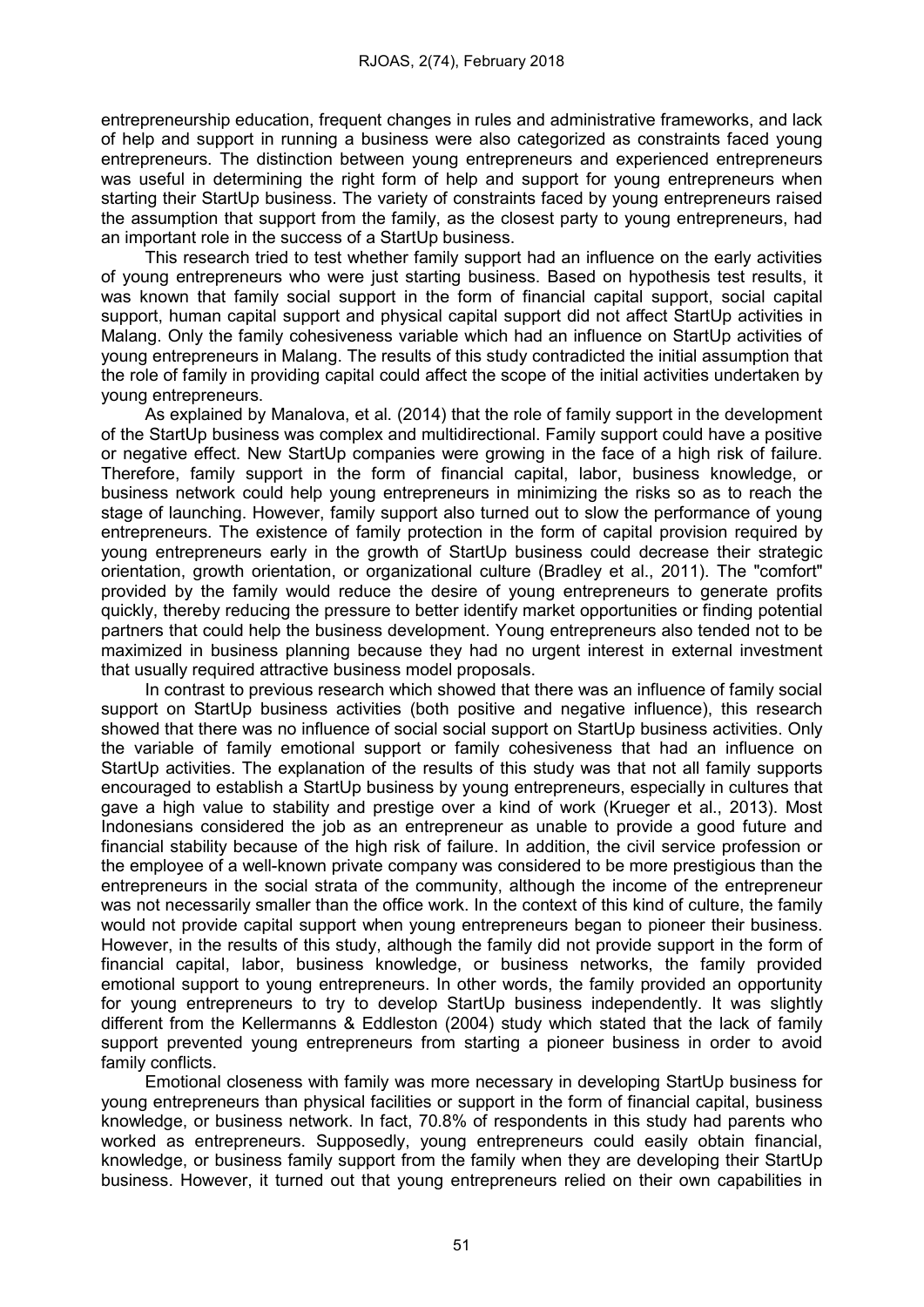developing their StartUp business, despite still having limitations. A total of 44.79% of respondents were students with business education, management, and economics background. Both of respondents who had a business education background or not, admit that they joined a training to increase their insight in the business world. The basic knowledge in business world was what they use to grow their StartUp business. Young entrepreneurs seeked an access to finance either in the form of debt or capital independently by applying to external parties such as angel investors or banks. Similarly, access to distribution networks or potential customers and physical capital such as places and facilities to run business activities were also obtained by young entrepreneurs without relying on family assistance.

Family social support would be provided when young entrepreneurs were able to demonstrate that his/her pioneer business developing in a positive direction. Therefore, the presence or absence of family social support did not affect the entrepreneurial orientation and growth orientation of young entrepreneurs. As Manalova, et al. (2014) pointed out, the availability of physical capital from the family in the form of location, facility, or distribution network, might not be so important for the scope of initial activity undertaken by young new entrepreneurs. Similarly, the support of family in the form of human capital might be crucial for transgenerational family values transfer and to maintain entrepreneurial intentions, but not so important to the true realization of entrepreneurial initiatives (Laspita et al., 2012). It could be argued that in a society that viewed the entrepreneurial profession as unable to provide stability and prestige, the existence of family social support was considered to be not very important in the development of StartUp business. However, the family did not rule out the members of his family who tried to become young entrepreneurs by providing opportunities and emotional support.

# CONCLUSION AND SUGGESTIONS

This study examined the influence and role of family social support in the form of financial capital, social capital, human capital, physical capital, and family cohesiveness on StartUp activities. Based on the results of the analysis, it was concluded that family social support in the form of financial capital support, social capital support, human capital support and physical capital support did not affect the StartUp activities in Malang. The only variable in this study that influenced the StartUp activities was family cohesiveness. It indicated that in starting a StartUp business, the respondents were strongly influenced by family support in the form of togetherness and family closeness. Emotional closeness was very meaningful to them, especially in the early days they started a business, as well as when they had started running the business. The absence of any influence of financial capital support, social capital support, human capital support and physical capital support indicated that respondents were expecting the assistance from external parties other than families, for example: the investors or the government. It was because of the characteristics of people who still thought that being a permanent employee was much more promising and it was risk-free, when compared to a StartUp business. Therefore, to encourage the growth of StartUp business, the government needs to issue policies which is friendly to StartUp business, such as licensing issues and support from investors in the form of capital or from banking related to easy access to capital.

# **REFERENCES**

- 1. Aldrich, H.E., Cliff, J.E. 2003. The pervasive effects of family on entrepreneurship: Toward a family embeddedness perspective. Journal of Business Venturing, 18: 573-596.
- 2. Bastie, F., Cieply, S., Cussy, P. 2013. The entrepreneur's mode of entry: the effect of social and financial capital. Small Business Economics, 40: 865-877.
- 3. Blank, S.G. & B. Dorf. 2012. The Startup Owner's Manual: the step-by-step guide for building a great company. K & S Ranch.
- 4. Bradley, S. W., Wiklund, J., Shepherd, D. A. 2011. Swinging a double-edged sword: The effect of slack on entrepreneurial management and growth. Journal of Business Venturing, 26: 537-554.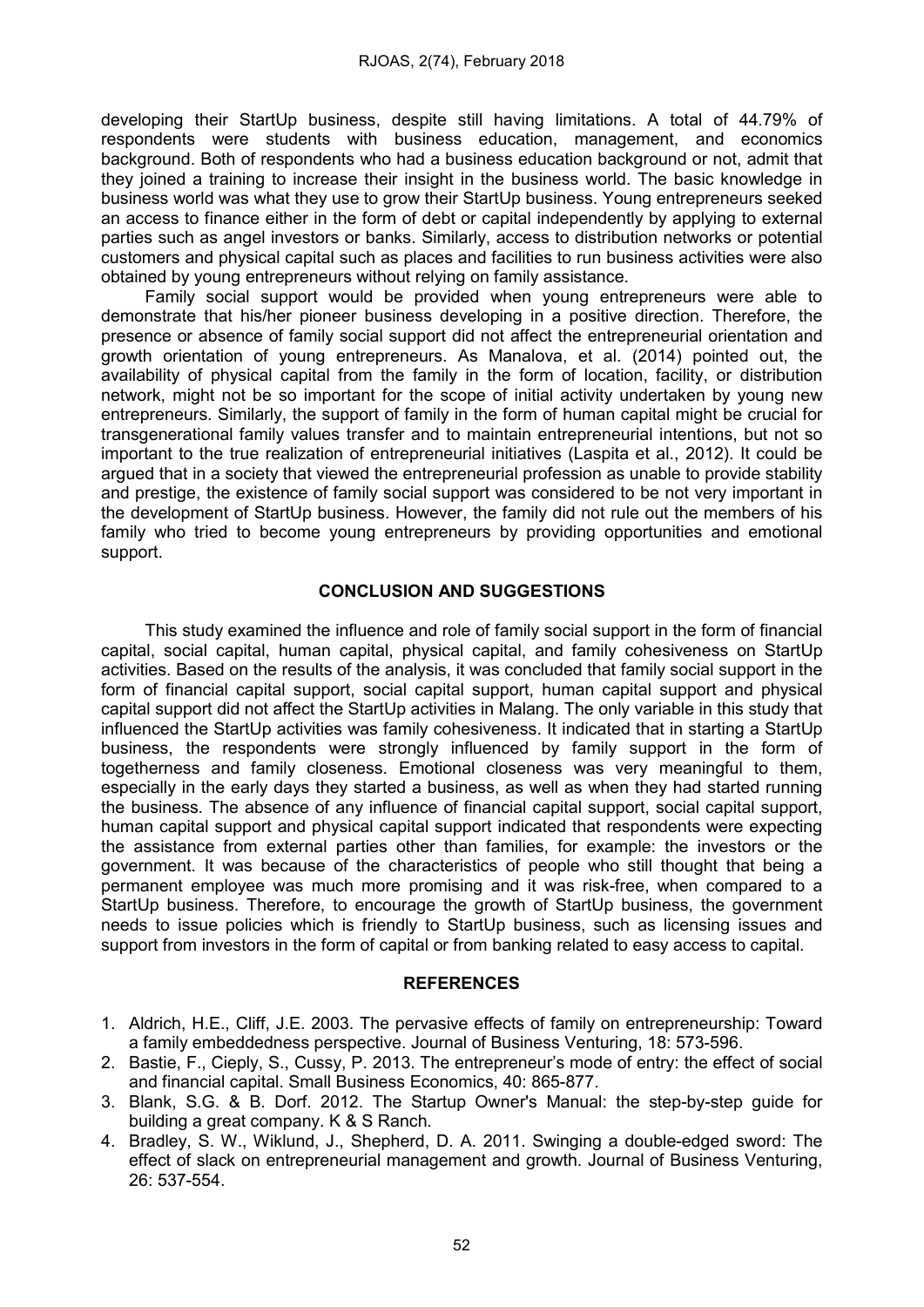- 5. Calopa, Marina Klacmer, Jelena Horvat, Maja Lalic, 2014. Analysis Of Financing Sources For Start-Up Companies. Management, Vol. 19, 2014, 2, pp. 19-44.
- 6. Cetindamar, D., Gupta, V., Karadeniz, E.E., Egrican, N. 2012. What numbers tell: the impact of human, family and financial capital on women and men's entry into entrepreneurship in Turkey. Entrepreneurship and Regional Development, 24 (1-2): 29-51.
- 7. Chua, J.H., Chrisman, J.J., Kellermanns, F., Wu, Z., 2011. Family involvement and new venture debt financing. J. Bus. Ventur. 26, 472–488.
- 8. Creswell, John W. 2009. Research Design (Qualitative, Quantitative, and Mixed MethodsApproach). Los Angeles: SAGE Publications, Inc. Example", Organizational Dynamics Journal, pp. 8.
- 9. Danes, S.M., Stafford, K., Haynes, G., Amarapurkar, S.S., 2009. Family capital of family firms: bridging human, social, and financial capital. Fam. Bus. Rev. 22 (3), 199–215.
- 10. David B. Audretsch and Zoltan J. Acs, New-Firm Startups, Technology, and Macroeconomic Fluctuations Small Business Economics, Vol. 6, No. 6 (Dec., 1994), pp. 439-449.
- 11. Dyer, W.G., Nenque, E., Hill, E.J. 2014. Toward a theory of family capital and entrepreneurship: antecedents and outcomes. Journal of Small Business Management, 52 (2): 266-285.
- 12. Edelman, Linda F., Tatiana Manolova, Galina Shirokova, Tatyana Tsukanova, 2016. The impact of family support on young entrepreneurs start-up activities. Journal of Business Venturing 31 (2016) 428–448..
- 13. Fritsch,M.,2008.Howdoesnewbusinessdevelopmentaffectregionaldevelopment?Introduction tothespecialissues.SmallBus.Econ.30(1),1–14.
- 14. Granovetter, M., 1992. Problems of Explanation in Economic Sociology. In: Nohria, N., Eccles, R. (Eds.), Networks and Organizations: Structure, Form, and Action. Harvard Business School Press, Boston, MA, pp. 25–56.
- 15. Grichnik, D., Brinckmann, J., Singh, L., Manigart, S. 2014. Beyond environmental scarcity: human and social capital as driving forces of bootstrapping activities. Journal of Business Venturing, 29: 310-326.
- 16. Grossman, E.B., Yli-Renko, H., Janakiraman, R., 2012. Resource search, interpersonal similarity, and network tie valuation in nascent entrepreneurs' emerging networks. J. Manag. 38 (6), 1760–1787.
- 17. Hoang, H., Antoncic, B., 2003. Network-based research in entrepreneurship: a critical review. J. Bus. Ventur. 18 (2), 165–187.
- 18. Kellermanns, F.W., Eddleston, K., 2004. Feuding families: when conflict does a family firm good. Enterp. Theory Pract. 28 (3), 209–228. http://dx.doi.org/10.1111/j.1540- 6520.2004.00040.x.
- 19. Kim, P.H., Longest, K.C., Aldrich, H.E., 2013. Can you lendme a hand? Task-role alignment of social support for aspiring business owners.Work. Occup. 40 (3), 213–249.
- 20. Koellinger,P.D.,Thurik,R.,2012.Entrepreneurshipandthebusinesscycle.Rev.Econ.Stat.94(4), 1143–1156.
- 21. Koropp, C., Grichnik, D., Kellermanns, F., 2013. Financial attitudes in family firms: the moderating role of family commitment. J. Small Bus. Manag. 51 (1), 114–137.
- 22. Krueger, N., Liñán, F., Nabi, G. 2013. Cultural values and entrepreneurship. Entrepreneurship & Regional Development, 25 (9-10): 703-707.
- 23. Laspita, S., Breugst, N., Heblich, S., Patzelt, H. (2012). Intergenerational transmission of entrepreneurial intentions. Journal of Business Venturing, 27 (4): 414-435.
- 24. Manolova, T., G. Shirokova, T. Tsukanova, L. Edelman. 2014. The Impact Of Family Support On Young Nascent Entrepreneurs' Start-Up Activities: A Family Embeddedness Perspective. Working Paper St. Petersburg State University Graduate School of Management.
- 25. Newbert, S.L., Tornikoski, E.T., Quigley, N.R., 2013. Exploring the evolution of supporter networks in the creation of new organizations. J. Bus. Ventur. 28, 281–298.
- 26. Parinduri, Rasyad A., 2014. Family Hardship And The Growth Of Micro And Small Firms In Indonesia. EconPapers.